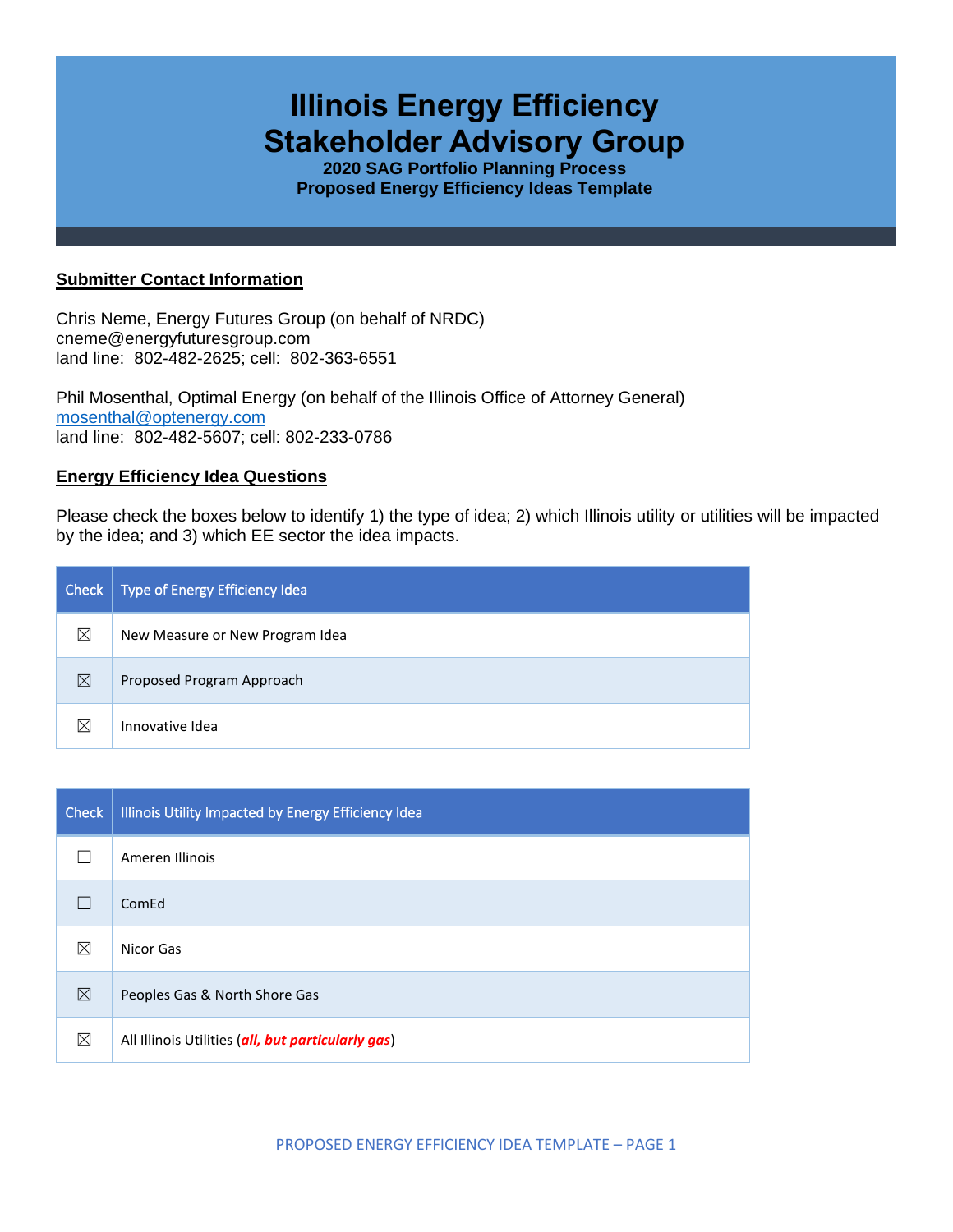| <b>Check</b> | <b>Energy Efficiency Sector Targeted by Energy Efficiency Idea</b>           |
|--------------|------------------------------------------------------------------------------|
|              | Residential Customers – Single Family (non-income qualified/income eligible) |
| $\Box$       | Residential Customers – Multifamily (non-income qualified/income eligible)   |
| ⊠            | Residential Customers – Single Family Income Qualified/Income Eligible       |
|              | Residential Customers – Multifamily Income Qualified/Income Eligible         |
|              | Small Business Customers (commercial & industrial sector)                    |
|              | Medium/Large Business Customers (commercial & industrial sector)             |
|              | Other (research & development, emerging technologies, market transformation) |

## **Additional Questions**

1. **Description of Idea:** Describe the proposed idea, including the purpose of the suggested idea and rationale. Describe whether this is an idea that could be implemented in an existing EE program, or whether the idea involves establishing a new measure or program. Please indicate whether additional research may be required before implementation.

*Questions to consider: What issue will this proposed change resolve? Will the proposed change increase participation and result in increased energy savings? Will this reduce costs? Will this*  increase customer satisfaction? Will this help achieve statutory goals? Will this help increase *program penetration?* 

**Whole house, non-IQ, single family retrofit program**. This program would endeavor to significantly ramp up efforts to improve the heating and cooling efficiency of non-IQ homes, with particular emphasis on building envelops and HVAC distribution systems. Historically, utility efforts in this area have had very low levels of participation. That should change in the next plan filing. This will be particularly important for the gas utilities since most of the benefits are likely to be associated with improved gas heating efficiency; however, the electric utilities should target market electrically heated customers and provide some support for cooling and any other electric savings in gas heated homes. To ensure that more homes are treated, the program offering would be different from past/current offers in several ways:

• **Comprehensive, blower door-guided air sealing and duct sealing performed at the time of an inhome audit/assessment**. This would be a minimum half day and often all-day effort. It would ensure substantial building envelop savings for almost every home assessed (whereas many home retrofit programs across the country see 25% or less of customers following through on recommendations for insulation, air sealing, etc.). The assessment with air sealing could be offered at a very reduced costs – perhaps \$99. All low-cost measures would also be installed at no cost, and smart t-stats at reduced costs (e.g. \$49). There would be recommendations for other major measures, such as insulation upgrades and HVAC replacements. This approach has been used for years by the Connecticut utilities with significant success (projecting about 36,000 participants – or about 2.5% of total residential  $\text{customers}^1 - \text{in } 2021$ . See the embedded file below.

 $1$  It would be a higher percentage of non-low income customers.

PROPOSED ENERGY EFFICIENCY IDEA TEMPLATE – PAGE 2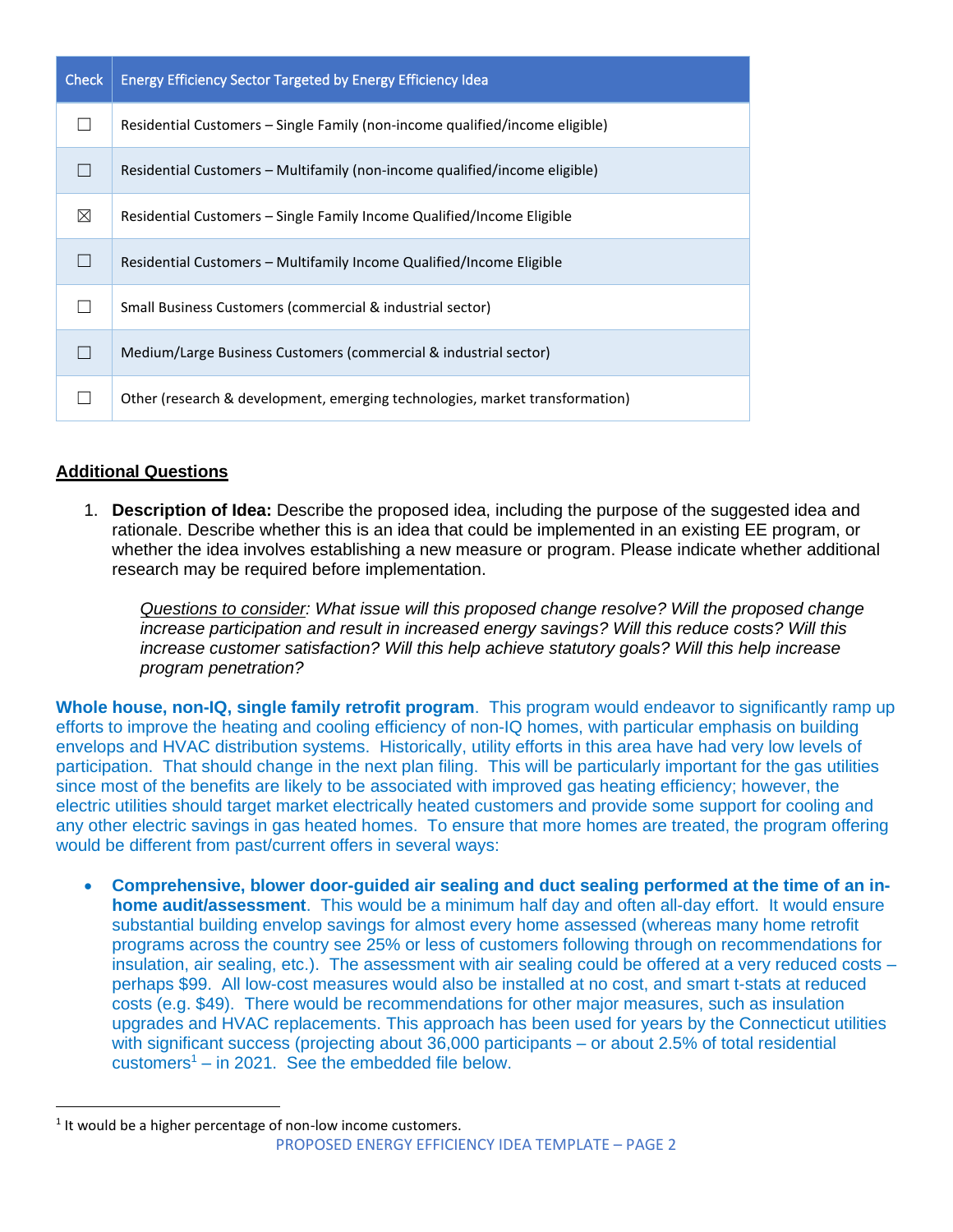

- **Increased incentives for insulation upgrades**. Incentives should be initially designed to cover 50% of insulation upgrades. They could be lowered in subsequent years if market traction remains strong and follow through on program recommendations – the "close rate" – remains relatively high.
- **Aggressive promotion of cold climate heat pumps for customers currently using electric heat**. Ameren's 2015 potential study suggests that about 15% of residential single family homes have electric resistance heat.<sup>2</sup> ComEd's 2013 Residential Saturation Survey suggested only 4% of its single family homes had electric heat as their primary system, but a quarter of the single family homes had some electric heat, suggesting opportunities for retrofitting parts of homes with ductless mini-splits. For any such customers, retrofitting of cold climate heat pumps would provide substantial savings. Incentives for the heat pumps should initially be set at 50% of their cost, but could be reduced over time as the technology and its benefits get better known by customers and contractors. Particular emphasis on apartments with older central A/Cs may be worth considering (as the heat pumps can also provide cooling extremely efficiently).
- **Current incentive levels for furnaces/boilers**. These should be promoted to those participants whose existing gas heating equipment is old and inefficient.
- **Aggressive promotion of on-bill financing or other innovative financing for insulation upgrades, heat pumps and/or other HVAC upgrades.** This would could simply use the existing OBF mechanism to cover the portion of the cost not covered by rebates. However, other innovative financing vehicles could also provide customers with immediate positive cash flow while eliminating the need for large up-front costs. For example, there are efficiency contractors that offer "pay-forperformance" models that simply have the customer purchase the "negawatts" as they occur, keeping a share of the negawatt savings while the contactor collects most of it to pay off their investment in the efficiency measure. Ameren currently has at least one trade ally contractor offering this service in its small business DI program; the approach might also work well for non-IQ major home retrofits.
- **Negotiation of affordable fixed prices from participating retrofit contractors.** This is also a core component of the current CT utilities' program, which includes fixed price payments for assessments and blower door test, and variable prices per unit of air leakage reduction, per unit of duct leakage reduction, per light bulb, etc.
- 2. **Implementation:** How will this idea be delivered to the target market? Describe marketing strategies used to reach the target market and minimize market confusion.

Marketing would likely be through a variety of channels, but particularly vendors/contractors hired to perform assessments and air sealing. This may require some training of contractors to ensure they can deliver building science assessments to program standards. Utilities could also target market to high gas users and electric heat customers (identified through billing analysis).

3. **Background:** Describe where the idea originated from, including whether this idea has been successfully implemented in other jurisdictions. Provide specific background information that will help utilities and SAG participants understand the proposed idea.

*Questions to consider: In what jurisdiction has this idea been successfully implemented? Do you have information on eligible customers, participation achieved, and/or savings achieved? Do you have access to reports describing the successful idea / program approach?* 

See above.

<sup>2</sup> Volume 2, Figure 5-6.